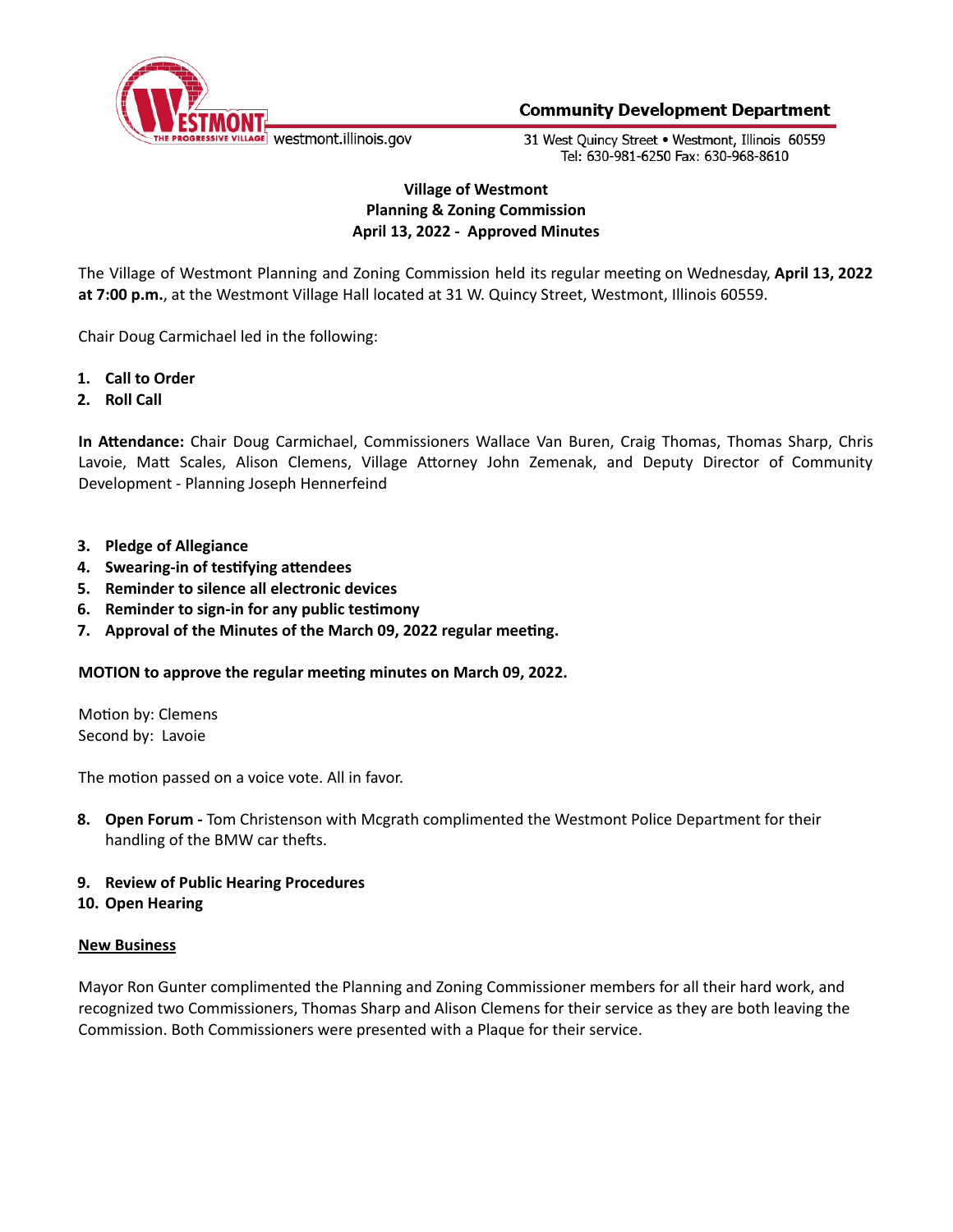

31 West Quincy Street . Westmont, Illinois 60559 Tel: 630-981-6250 Fax: 630-968-8610

**PZC 128-2020** Request from Walter Veselinovic and Rose Development Corporation, regarding the property at 413 North Cass Avenue, Westmont, Illinois, 60559 for the following:

A) Site and Landscaping Plan approval for the construction of a 2-unit single-family semi-detached dwelling in the R-4 General Residence District.

Presentation: Walter Veselinovic with Rose Development provided the Commission with the background of the property, and what has transpired since his purchase of the property in 2004. Veselinoivic commented that they made efforts to acquire surrounding properties but were unsuccessful. Veselinovic noted they decided to proceed with two townhomes (attached) which would be set further back from the street and have parking that exceeds code requirements.

**Staff Comment:** Deputy Director of Community Development Joseph Hennerfeind provided an overview of the request and the uniqueness of the lot. Hennerfeind stated that the property is zoned R-4 which indicates that multi-family is appropriate on the lot. However, the Comprehensive Plan shows that stretch of area as business or commercial. Hennerfeind noted that Veselinovic has been very amenable to what staff has been giving him in terms of feedback and there's been a lot of design and redesign to try to make setbacks, density, FAR, and stormwater to comply with codes.

## **Public Comment:** None.

## **Commissioner Comments:**

**Van Buren** : Commissioner Van Buren commented that he felt the building frontage was very small and had concerns with parking and garage size, but did recognize that they met minimal requirements and did not require any variances.

Sharp : Commissioner Sharp initially did not understand why the developer was looking to put a residence between two commercial spaces but appreciated that background that Veselinovic provided. Sharp stated that in looking at the site plan, there were consequences of the limited frontage, but felt that prospective buyers would be aware of the restrictions. Sharp asked Veselinovic if the backyard would be a common area to which he replied that it would be shared. Sharp also asked about the dumpster location and wanted to make sure the applicant corresponds with waste management.

**Scales** : Commissioner Scales asked if the units would be for sale or for rent. Veselinoivc replied that the units would be for sale. There was some discussion regarding the common area maintenance and Veselinoivic commented that it would be between the two owners but there would likely be an association of some kind. Scales asked staff if variances had ever been considered in order to reconfigure the lot. Hennerfeind replied that the development had already been in progress at the time he was hired, but he did relay that the Village had initially considered a three unit proposal but it was determined that it would not be appropriate. Hennerfeind stated that to some degree, the Village reacts to the designs that are given to them and then provide comments to try to make them the best they can be, but village staff does not create the designs for the developers.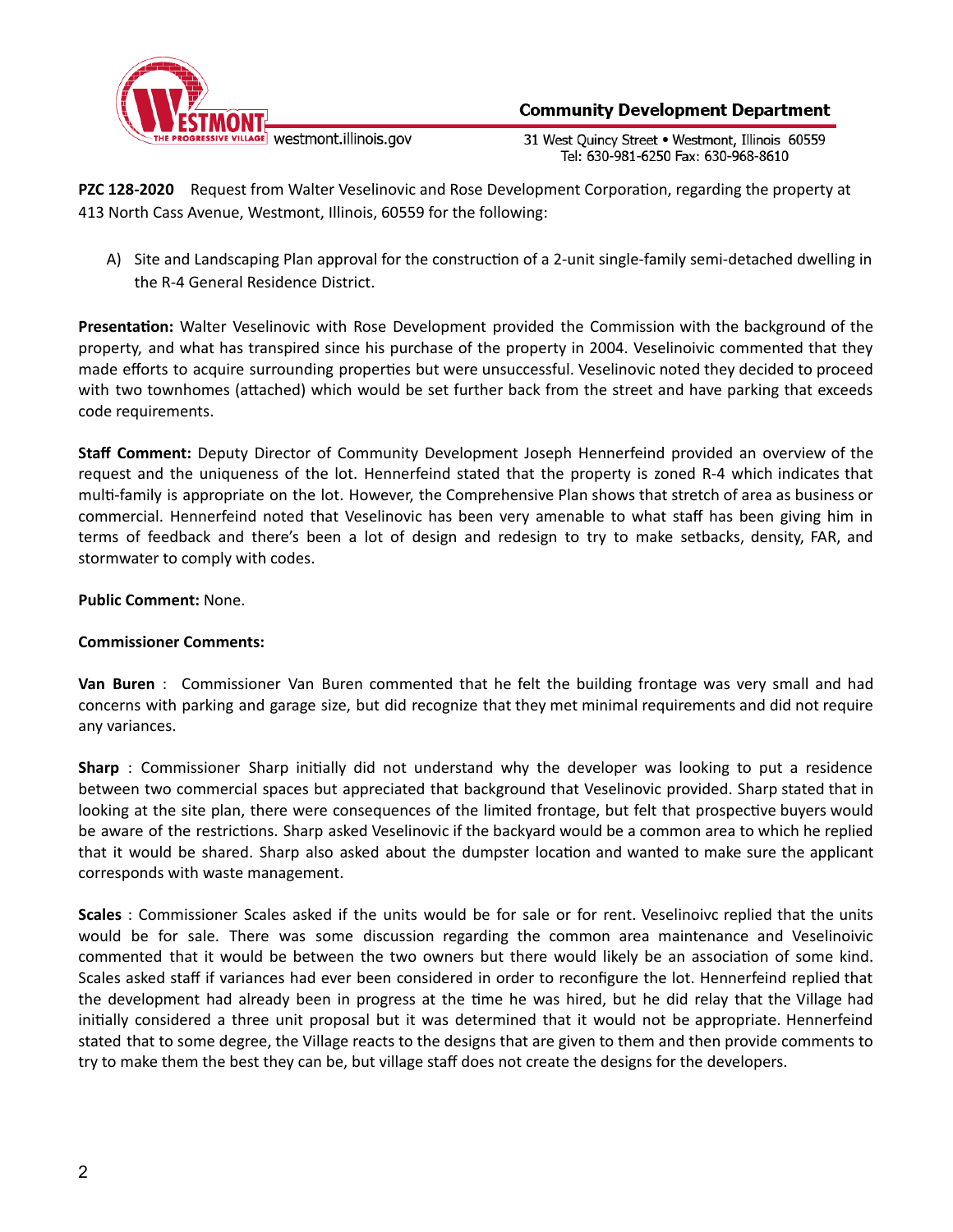

31 West Ouincy Street . Westmont, Illinois 60559 Tel: 630-981-6250 Fax: 630-968-8610

Lavoie : Commissioner Lavoie had questions and concerns related to the condo plat and shared easements for ingress and egress.

Village Attorney John Zemenak suggested that a condition of approval could be added to the motion that the developer, Walter Veselinovic, should be the one to create the covenant conditions, restrictions, and the homeowners association. Zemenak believed the developer should be the declarant which will give rights to the owners to enforce those provisions once sold.

Lavoie also had concerns regarding the location of the fire main, and the size of the water service. Hennerfeind added that the preliminary review typically verifies that there is a main nearby to serve the property. During the permit stage they would review for more detail and specifics.

Hennerfeind and Zemenak discussed plat requirements and the sufficiency of the covenant and how that will be addressed at the time of permitting. Zemenak noted that the language in the ordinance can outline specifics to the parking.

Veselinovic expressed frustration with the process and staff turnover over the last couple years, and wanted to be sure that the Commissioners were focused on the agenda item before them, and not technical details that would be handled at the time of permitting.

**Clemens :** Commissioner Clemens concern regarding the parking had already been addressed. Clemens was in favor of the request given it met zoning requirements.

**Thomas** : Commissioner Thomas's questions and concerns had mostly been answered, he felt that the developer had adapted to the site and complied with codes.

**Carmichael** : Commissioner Carmichael felt that the petitioner did the best they could with the size of the lot.

## **MOTION A**

Motion to recommend to the Village Board of Trustees to approve a Site and Landscaping Plan approval for the construction of a 2-unit single-family semi-detached dwelling in the R-4 General Residence District.

Motion by: Thomas Second by: Van Buren

#### **VOTING A**

Van Buren: Yes Carmichael: Yes Thomas: Yes Lavoie: No Sharp: Yes Scales: Yes Clemens: Yes

#### **Motion Passed**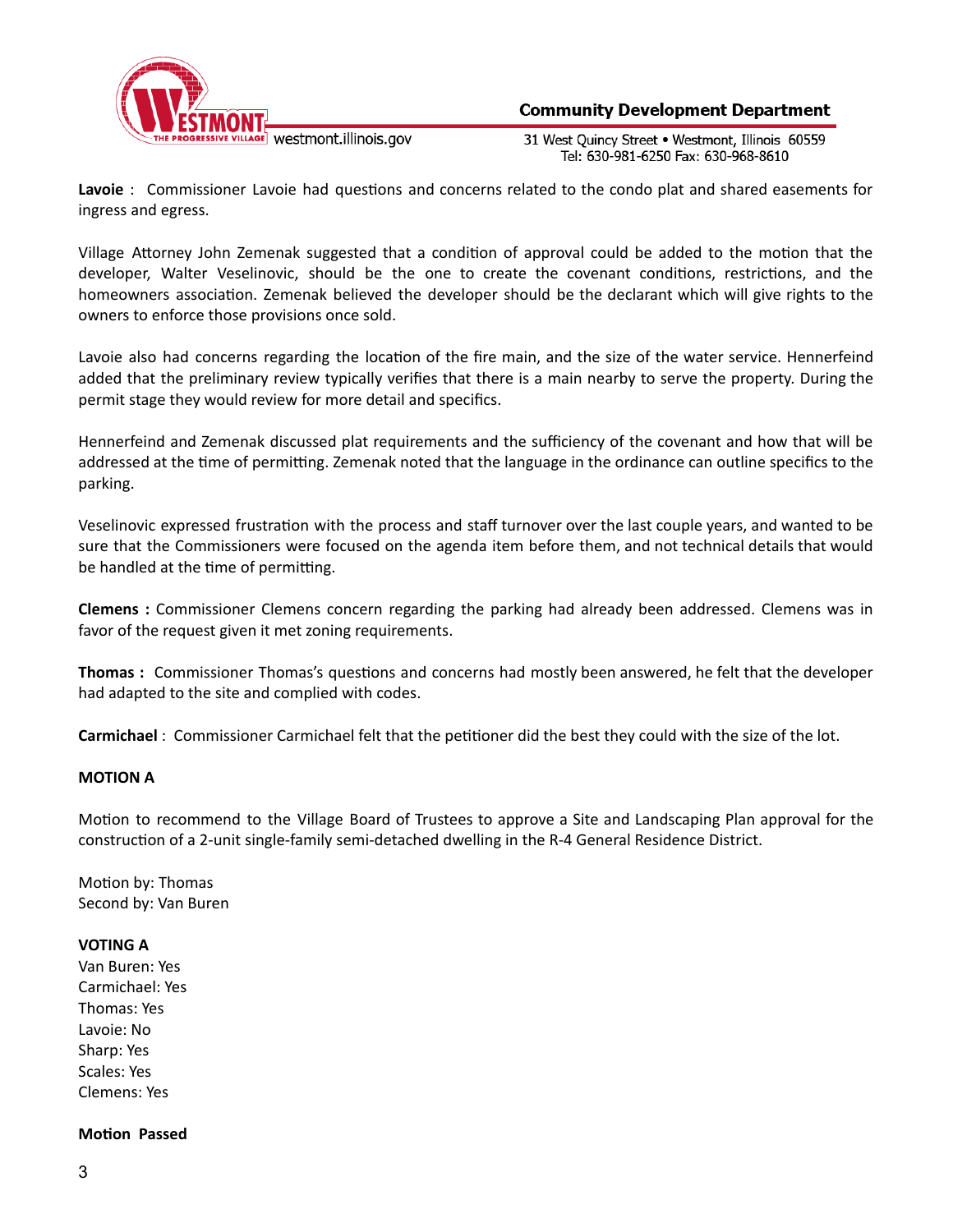

31 West Quincy Street . Westmont, Illinois 60559 Tel: 630-981-6250 Fax: 630-968-8610

**PZC 015-2022** Request from McGrath Auto Body Shop and 720 Kingery, LLC, regarding the property at 725 Pasquinelli Drive, Westmont, Illinois, 60559 for the following:

A) Special Use Permit amendment to perform painting, body and fender work in addition to other authorized automobile dealership activities in the B-2 General Business District.

Presentation: Thomas Christenson with McGrath provided the Commission with background information for why they initially acquired the property, and how it was used for their service center while the other location was undergoing construction. Christenson stated they had opted to fix up the lot, and are now looking to use the lot for body repair in order to take care of their own customers and make use of the vacant lot.

Architect Simon Yu, who has worked on several projects for McGrath, discussed their intentions to uphold the landscape requirements from prior site plan approvals and they also will be making improvements to the building. Yu also discussed the parking usage and their intention to use some of the area for overflow parking in less visual places.

**Staff Comment:** Deputy Director of Community Development Joseph Hennerfeind discussed the previously approved special use conditions and landscape plan which included screening vehicles awaiting service. McGrath would be expected to bring the landscaping back to what it once was.

Village Attorney John Zemenak pointed out that the 2006 ordinance did require the applicant to continuously maintain the landscaping which they haven't done so even if they didn't agree to add the new landscaping, the Village could enforce that requirement of the ordinance.

Hennerfeind commented that this is an amendment to an already approved special use permit. The amendment would include adding an auto body service. Staff advised the Commission that they recommend there be language added to the ordinance stating indoor outdoor storage of personal vehicles, boats, trailers, equipment etc. not related to the approved business operations shall be prohibited.

**Public Comment:** None.

## **Commissioner Comments:**

**Sharp** : Commissioner Sharp asked the petitioner about some discrepancies in the plans provided. Architect Yu replied that they have not yet settled on an interior layout yet. Sharp also asked the petitioner to elaborate on the exterior improvements. Yu replied that they would be punching a few holes in the building to make the lifts work and they will also be painting and cleaning up the lot. Christenson also noted they would need to replace the exterior light fixtures.

**Scales** : Commissioner Scales asked the petitioner about environmental safety, specifically referring to the painting to which the petitioner replied that currently, what is in place would not meet code requirements and that they would be installing the necessary items to ensure proper ventilation and comply with current codes.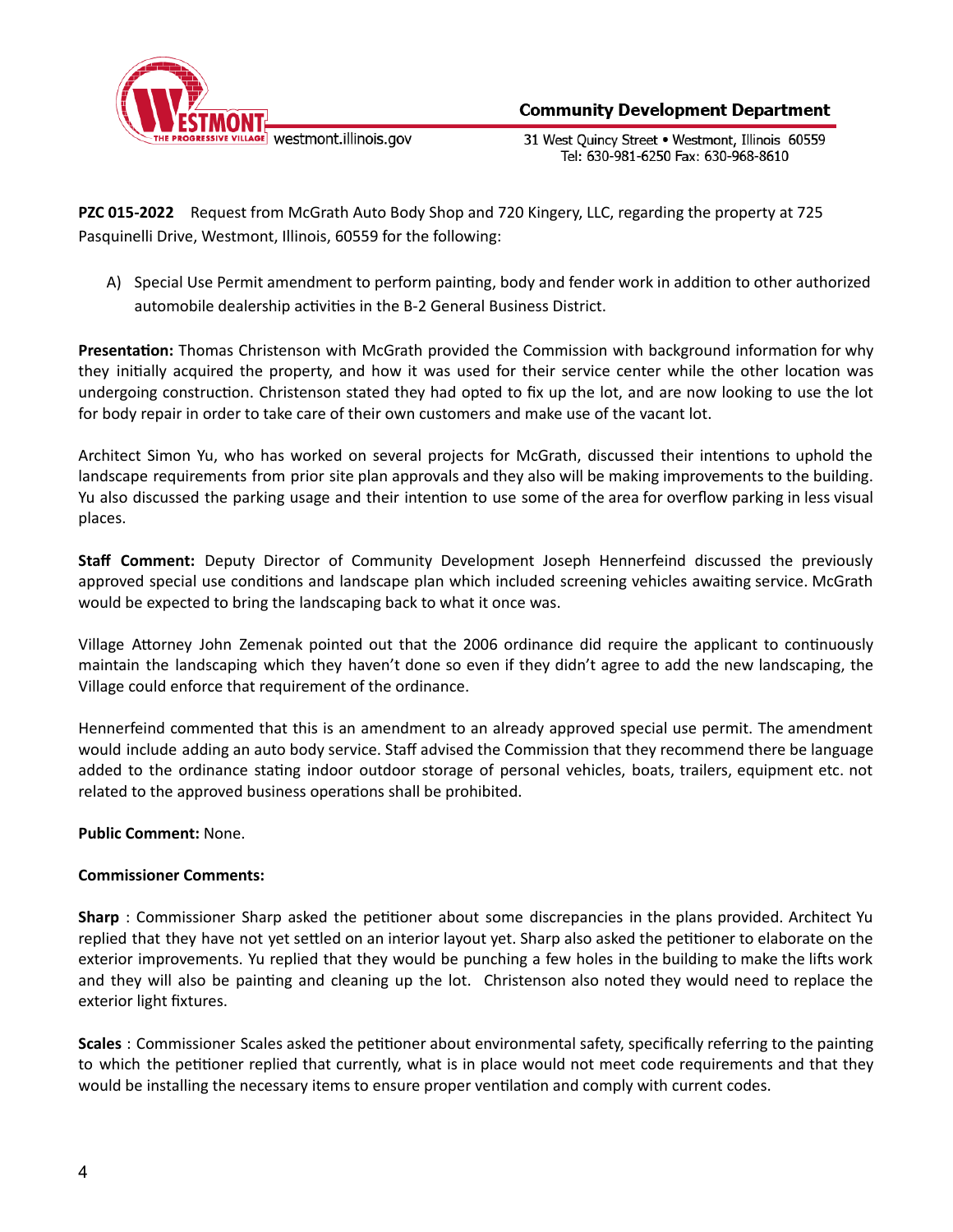

31 West Ouincy Street . Westmont, Illinois 60559 Tel: 630-981-6250 Fax: 630-968-8610

Lavoie : Commissioner Lavoie asked the petitioner about hours of operation and noted he was supportive of the proposal. The petitioner replied that hours of operation would likely be 7am to 5pm.

Lavoie mentioned that it appears there is an easement along Kingery that would allow access to the site. Hennerfeind added that the address was at one point 720 Kingery but has since been addressed on Pasquinelli.

**Clemens :** Commissioner Clemens only concerns were odor and noise but her concerns had been addressed. Clemens asked if there had been any surrounding properties that were against the proposal, Hennerfeind replied that there had only been one inquiry from the forest preserve on the other side of 83, but they were just looking for information.

**Thomas** : Commissioner Thomas was supportive of the request and business.

**Van Buren** : Commissioner Van Buren had no questions.

**Carmichael** : Commissioner Carmichael had no questions.

#### **MOTION A**

Motion to recommend to the Village Board of Trustees to approve a Special Use Permit amendment to perform painting, body and fender work in addition to other authorized automobile dealership activities in the B-2 General Business District.

Motion by: Scales Second by: Clemens

#### **VOTING A**

Van Buren: Yes Carmichael: Yes Thomas: Yes Lavoie: Yes Sharp: Yes Scales: Yes Clemens: Yes

#### **Motion Passed**

#### **MOTION B**

Motion to recommend to the Village Board of Trustees to approve conditions to a Special Use Permit amendment that include the following three conditions.

- 1. A prohibition on the storage of personal or third party vehicles on the property
- 2. The applicant must add or restore the landscaping as shown on the approved 2006 landscaping plan and continuously maintain, repair, and replace such landscaping as necessary.
- 3. All conditions contained in the 2006 special use ordinance shall remain in full force and effect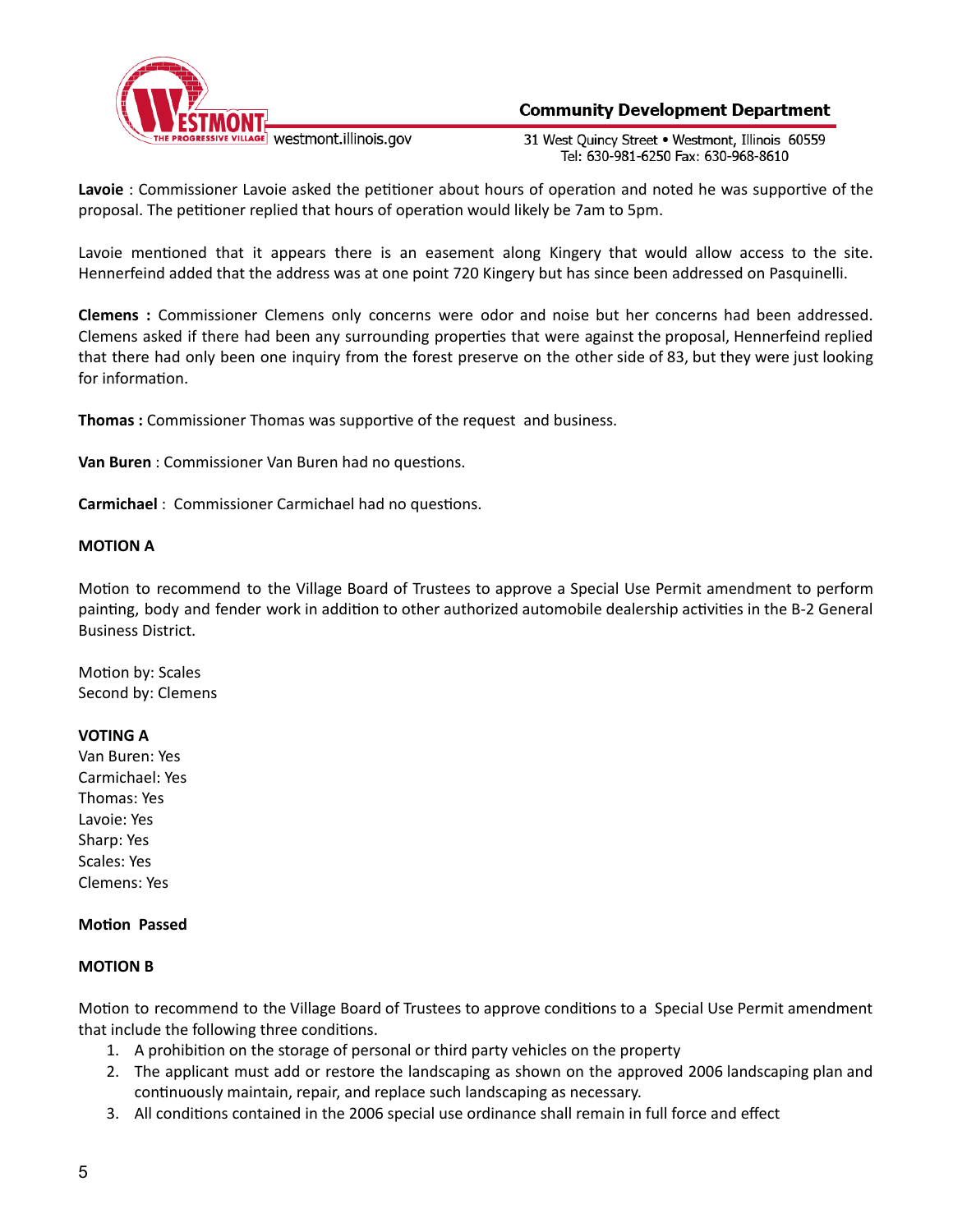

31 West Ouincy Street . Westmont, Illinois 60559 Tel: 630-981-6250 Fax: 630-968-8610

Motion by: Van Buren Second by: Sharp

### **VOTING B**

Van Buren: Yes Carmichael: Yes Thomas: Yes Lavoie: Yes Sharp: Yes Scales: Yes Clemens: Yes

**Motion Passed** 

## **PZC 016-2022** Request from the Village of Westmont, regarding the following:

A) Zoning Ordinance text amendments to define and provide zoning regulations and prohibitions for firearm sales in various zoning districts.

**Presentation:** Deputy Director of Community Development Joseph Hennerfeind presented a village initiated text amendment and provided history and background for why the text amendment was before them. Hennerfeind stated that recently there have been a few licenses for firearm sales out of residential properties, and when staff examined the permissions and prohibitions of what home occupations could do, it did not prohibit firearm sales from a single family residence. Hennerfeind went on to say that in looking further into the zoning code, firearm sales aren't permitted in any zoning district however the village typically has to accomodate all uses in the community somewhere. This prompted the Village to research surrounding communities for their firearm sales regulations, and to initiate a proposed text amendment. Staff referenced the rules and regulations from the adopted cannabis sales model and came up with a hybrid of that discussion and language for the commissioners to consider.

Staff is first proposing to amend section 6.01 which is the residence district provisions, that's what defines home occupations. A line item would be added that says any future firearms sales in any of the residential districts is prohibited. Second, staff is proposing to allow exclusive firearm sales in the M district, however it has to be 100 away from a residential property, 300ft away from a park, and 1000ft away from a school. A special use permit would also be required. Thirdly, when in the B-2 and C1 district, firearm sales would only be permitted as an accessory use to a large user such as Walmart or Dicks Sporting Goods.

**Staff Comment:** See above.

**Public Comment:** None.

## **Commissioner Comments:**

Lavoie : Commissioner Lavoie asked staff if the existing firearms licenses for residential properties carry with the property or owner.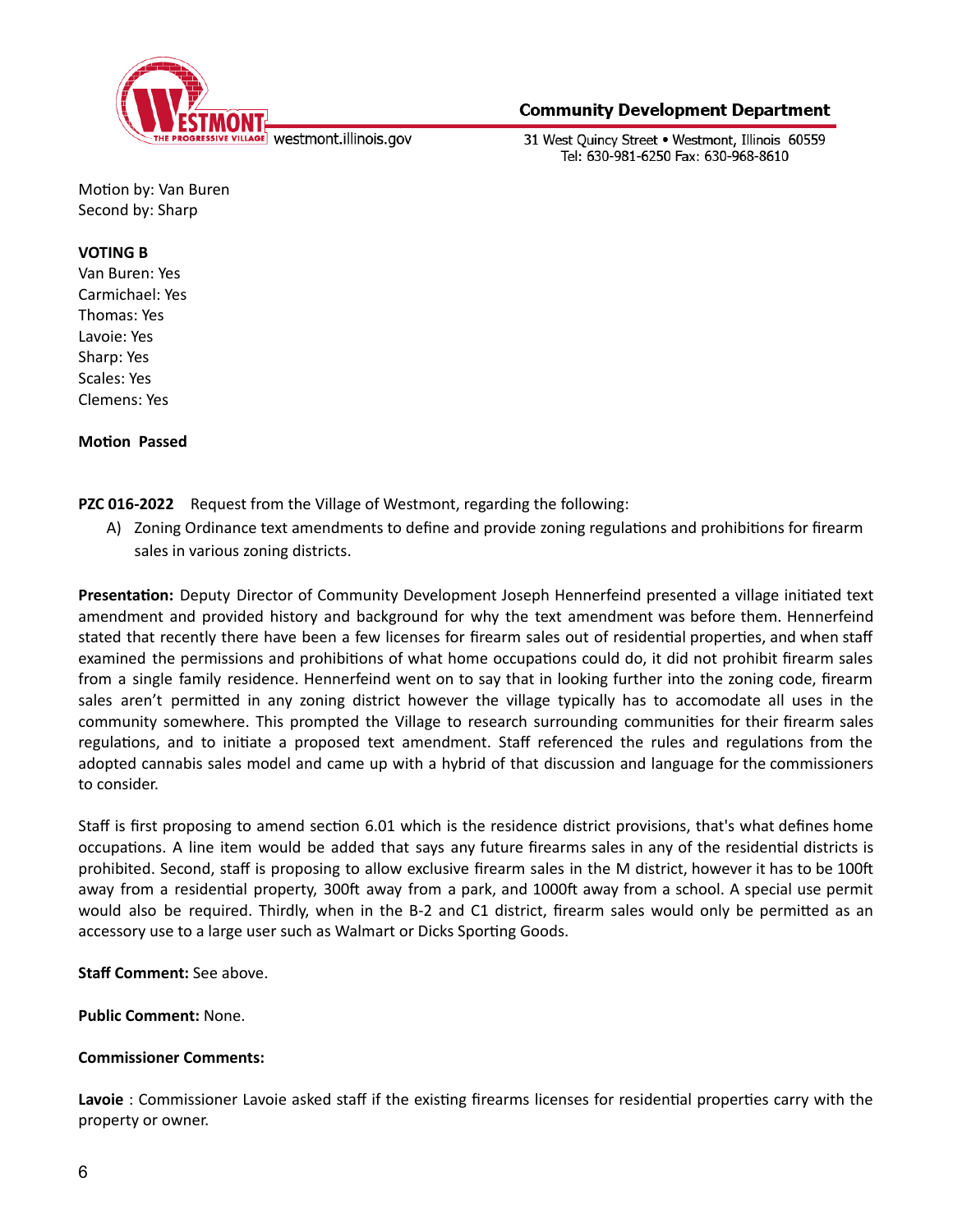

31 West Ouincy Street . Westmont, Illinois 60559 Tel: 630-981-6250 Fax: 630-968-8610

Zemenak replied that any new individual that occupies the property would not only have to get their own home occupation business license, but also have to get their own firearms license, and at that time, the Village would be asked if the zoning is allowed by the entity issuing the license. Zemenak stated that if the person or business that currently holds the license moves to another residence, that home occupation would no longer be legal and the non conforming use would stay unique to the property. However Zemenak believed if a new person moved into the residence and continued the non conforming use within a less than 90 day period, they may continue. Zemenak stated he would need to give it more thought to confirm. Zemenak said that in certain circumstances, where there's a more of an urgent life safety need, the Village can make codes and ordinances applicable immediately and to all properties regardless of their conforming or non-conforming status, but the Village would need a specific legislative finding to that point. The ordinance would need to state that existing uses cannot continue if there's a change of ownership

Lavoie also asked if paintball guns were considered a firearm. Zemenak replied that they are excluded from the definition of firearms.

Zemenak reiterated that the Village is proactively addressing these types of sales since it's a lawful use and the Village needs to regulate the use so that it is not exclusionary.

Lavoie then asked if the police had weighed in, Zemenak replied that they were supportive of the amendment. Lavoie asked if there would be any language addressing security. Zemenak replied that there are certain conditions related to security under the definition for firearm sales. Scales asked if security was addressed under federal or state regulations. Zemenak was not aware if that was the case. Hennerfeind added that the special use permit could include safety and security conditions and measures.

Lavoie asked if there were discussions on including firing ranges along with this text amendment. Hennerfeind replied that it was included in the discussions, however it was decided that it would be a separate item to address at another time due to the differences and separate concerns. Hennerfiend commented that currently, firing ranges are not a permitted use in Westmont. Zemenak added that if staff receive direction from the Mayor or Village manager to address at a future time whether or not to allow during ranges, they will do so.

**Clemens** : Commissioner Clemens had no questions or concerns.

**Thomas** : Commissioner Thomas had no questions or concerns.

**Van Buren** : Commissioner Van Buren had no questions or concerns.

**Carmichael** : Commissioner Carmichael had no questions or concerns.

**Sharp** : Commissioner Sharp had asked for clarification on the definition for firearms, specifically when mentioning paintball guns. Sharp had concerns that the available spaces may be too limiting. Hennerfeind replied that in his opinion, the Village went from not allowing it anywhere to allowing it in many different places and creating opportunities.